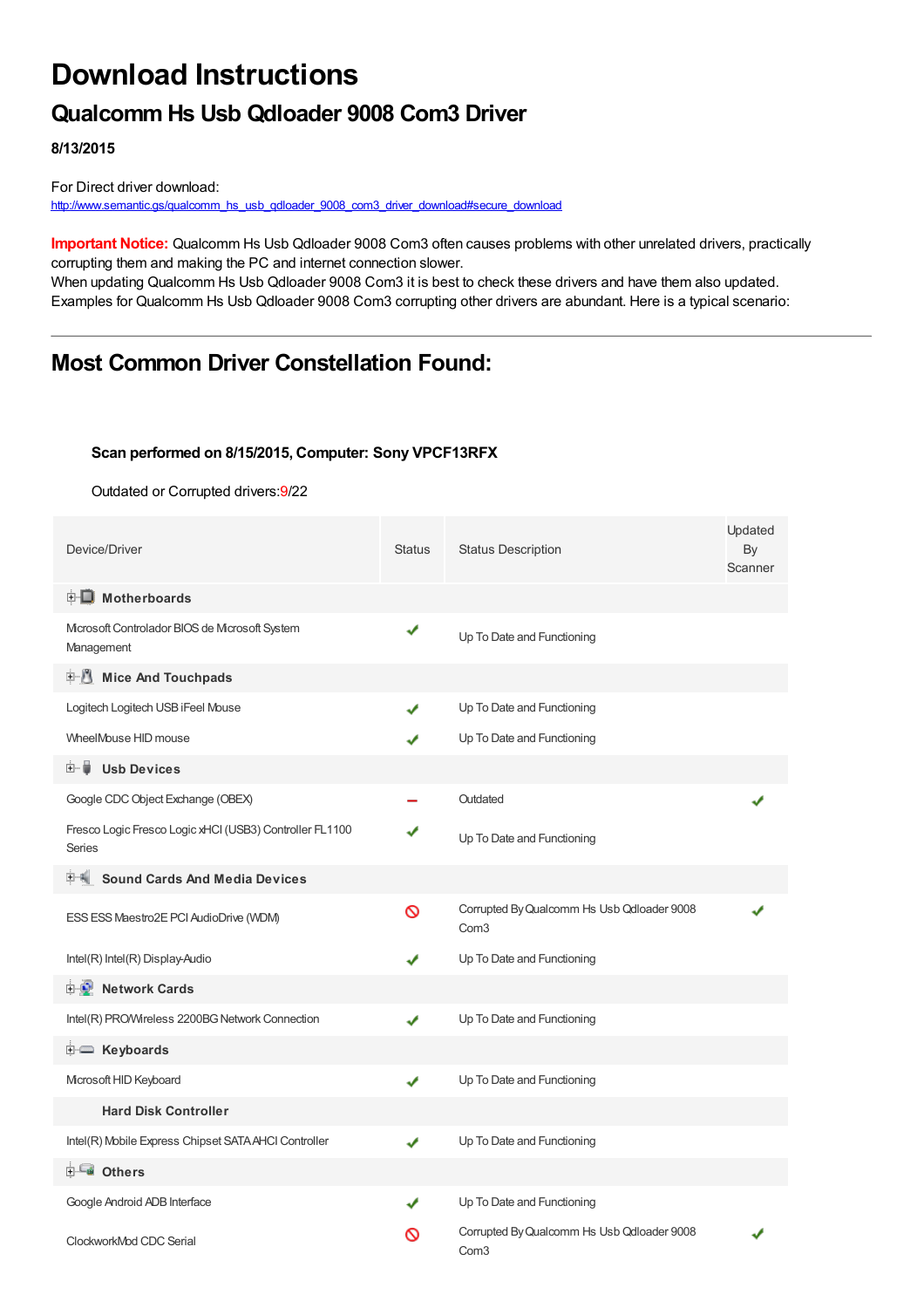| Acronis Seagate DiscWizard Image Backup Archive Explorer | ଷ | Corrupted By Qualcomm Hs Usb Qdloader 9008<br>Com <sub>3</sub> |   |
|----------------------------------------------------------|---|----------------------------------------------------------------|---|
| Intel Intel(r) AIM External TV Encoder Driver 4          | ✔ | Up To Date and Functioning                                     |   |
| Intel Intel(r) AIM External Flat Panel Driver 2          | ଷ | Corrupted By Qualcomm Hs Usb Qdloader 9008<br>Com <sub>3</sub> |   |
| Mad Catz Programmable Support for Mouse                  | Ø | Corrupted By Qualcomm Hs Usb Qdloader 9008<br>Com <sub>3</sub> |   |
| <b>D</b> Cameras, Webcams And Scanners                   |   |                                                                |   |
| Canon Canon MP600R                                       | ✔ | Up To Date and Functioning                                     |   |
| Video Cards                                              |   |                                                                |   |
| ATI ATI Technologies, Inc. 3D RAGE PRO AGP 2X            | ✔ | Up To Date and Functioning                                     |   |
| input Devices                                            |   |                                                                |   |
| Logitech Logitech WingMan Formula (ADI)                  | ଷ | Corrupted By Qualcomm Hs Usb Qdloader 9008<br>Com <sub>3</sub> | J |
| <b>E-TP</b> Port Devices                                 |   |                                                                |   |
| Mobile Connector Device Application Interface (COM12)    | Ø | Corrupted By Qualcomm Hs Usb Qdloader 9008<br>Com <sub>3</sub> |   |
| <b>E</b> Monitors                                        |   |                                                                |   |
| Sony Digital Flat Panel (1024x768)                       | ✔ | Up To Date and Functioning                                     |   |
| <b>E-6</b> Mobile Phones And Portable Devices            |   |                                                                |   |
| <b>Acer NOKIA</b>                                        | ଷ | Corrupted By Qualcomm Hs Usb Qdloader 9008<br>Com <sub>3</sub> |   |

## **Qualcomm Hs Usb Qdloader 9008 Com3 Driver Models:**

| <b>Driver Model</b>                                      | <b>Original</b><br><b>Upload Date Modification</b> | Last      | <b>Driver File</b>                                                                | <b>File</b><br><b>Size</b> | <b>Most</b><br><b>Compatible</b><br><b>Computer</b><br><b>Model</b> | Availabilty<br>To:<br><b>Scanner</b> |
|----------------------------------------------------------|----------------------------------------------------|-----------|-----------------------------------------------------------------------------------|----------------------------|---------------------------------------------------------------------|--------------------------------------|
| Qualcomm Hs Usb Qdloader<br>9008 Com3 C81.12.186         | 1/18/2015                                          | 8/8/2015  | qualcomm_hs_usb_qdloader_9008_com3-<br>127kb<br>c81.12.186.exe                    |                            | HPPS347AA-B1U<br>t875.se.                                           |                                      |
| <b>Qualcomm Hs Usb Qdloader</b><br>9008 Com3 1.10494     | 12/31/2014                                         | 8/11/2015 | qualcomm_hs_usb_qdloader_9008_com3-21kb<br>1.10494.exe                            |                            | Compaq GT701AA-<br>ACJ SR5250IL.                                    | $\cdot$                              |
| <b>Qualcomm Hs Usb Qdloader</b><br>9008 Com3 62429       | 12/18/2014                                         | 8/5/2015  | qualcomm_hs_usb_qdloader_9008_com3-<br>28kb LGR560-KABA6L,<br>62429.exe           |                            |                                                                     | J                                    |
| <b>Qualcomm Hs Usb Qdloader</b><br>9008 Com3 2.1071.11.1 | 10/23/2014                                         | 8/9/2015  | qualcomm_hs_usb_qdloader_9008_com3-43kb Gateway 7310MC,<br>2.1071.11.1.exe        |                            |                                                                     |                                      |
| <b>Qualcomm Hs Usb Qdloader</b><br>9008 Com3 22323       | 11/22/2014                                         | 8/7/2015  | qualcomm_hs_usb_qdloader_9008_com3-102kb HPCQ1160FRm<br>22323.exe                 |                            |                                                                     | J                                    |
| Qualcomm Hs Usb Qdloader<br>9008 Com3 32097              | 12/16/2014                                         | 8/10/2015 | qualcomm_hs_usb_qdloader_9008_com3-<br>101kb<br>32097.exe                         |                            | HPGZ729AAR-ABA<br>a6317c.                                           |                                      |
| <b>Qualcomm Hs Usb Qdloader</b><br>9008 Com3 E1.12.141.1 | 2/2/2015                                           | 8/11/2015 | qualcomm_hs_usb_qdloader_9008_com3-<br>63kb Fujitsu FM/NA1S3E,<br>e1.12.141.1.exe |                            |                                                                     | J                                    |
| Qualcomm Hs Usb Qdloader<br>9008 Com3 732.120            | 2/6/2015                                           | 8/11/2015 | qualcomm_hs_usb_qdloader_9008_com3-<br>184kb<br>732.120.exe                       |                            | Packard Bell<br>EasyNote GN45,                                      |                                      |
| <b>Qualcomm Hs Usb Qdloader</b><br>9008 Com3 732.100     | 9/26/2014                                          | 8/7/2015  | qualcomm_hs_usb_qdloader_9008_com3-<br>173kb<br>732.100.exe                       |                            | HPKX621AA-ABT<br>a6553.is.                                          | م.                                   |
| <b>Qualcomm Hs Usb Qdloader</b><br>9008 Com3 O61.1842    | 9/26/2014                                          | 8/5/2015  | qualcomm_hs_usb_qdloader_9008_com3-181kb Acer Aspire5740,<br>o61.1842.exe         |                            |                                                                     |                                      |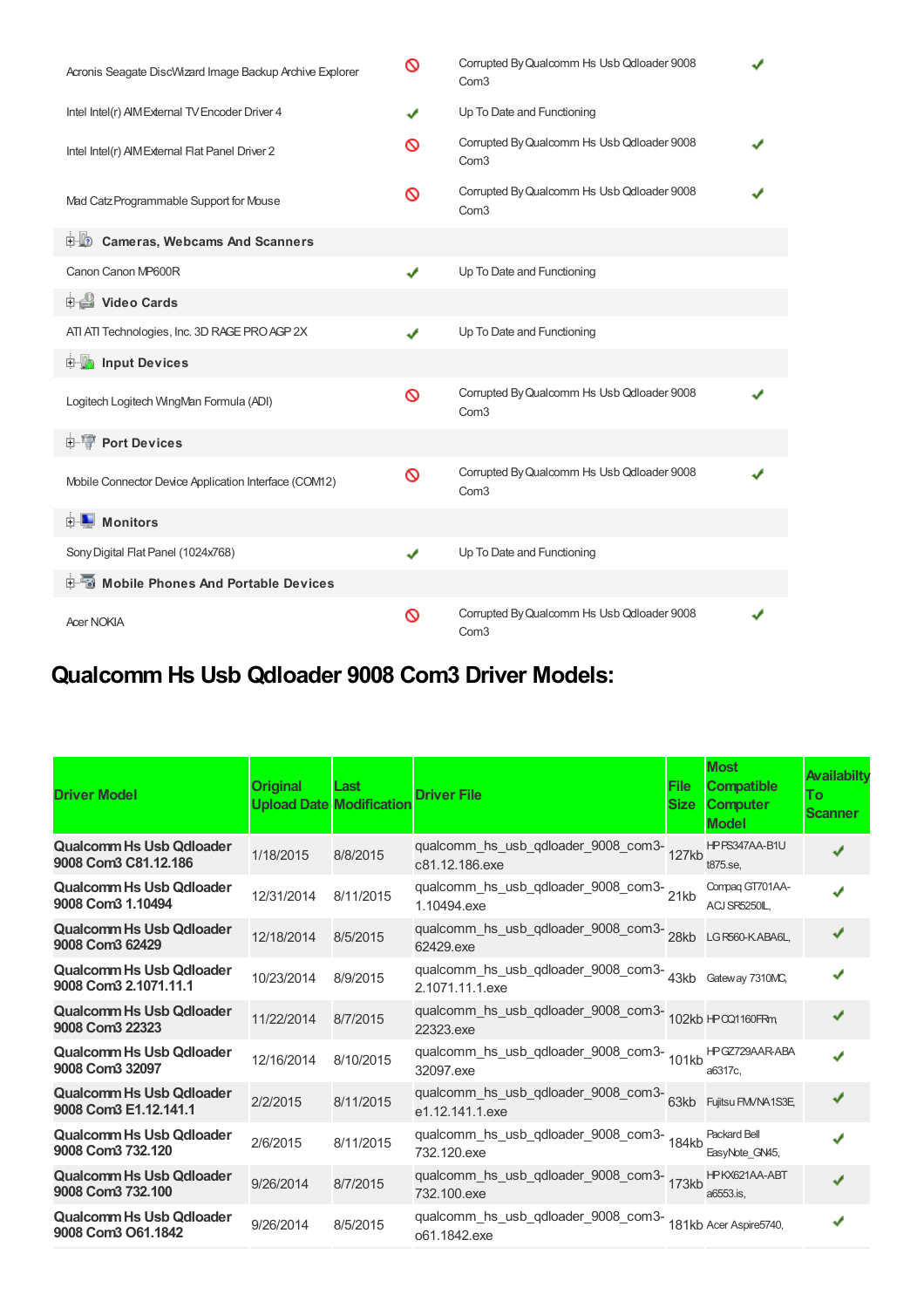| <b>Qualcomm Hs Usb Qdloader</b><br>9008 Com3 R2.1031.10  | 11/4/2014            | 8/13/2015 | r2.1031.10.exe                                                               |       |                                                |   |
|----------------------------------------------------------|----------------------|-----------|------------------------------------------------------------------------------|-------|------------------------------------------------|---|
| <b>Qualcomm Hs Usb Qdloader</b><br>9008 Com3 201.12.14   | 10/10/2014           | 8/7/2015  | qualcomm_hs_usb_qdloader_9008_com3-<br>201.12.14.exe                         |       | 33kb DataLogic MS-N011,                        |   |
| <b>Qualcomm Hs Usb Qdloader</b><br>9008 Com3 Y831.180    | 12/10/2014           | 8/5/2015  | qualcomm_hs_usb_qdloader_9008_com3-<br>108kb LGX110-LA7SPE<br>y831.180.exe   |       |                                                |   |
| <b>Qualcomm Hs Usb Qdloader</b><br>9008 Com3 D31.1872    | 1/9/2015             | 8/10/2015 | qualcomm_hs_usb_qdloader_9008_com3-56kb<br>d31.1872.exe                      |       | Compaq KY775AA-<br>AB1 CQ3010KL,               |   |
| <b>Qualcomm Hs Usb Qdloader</b><br>9008 Com3 D3062.19    | 1/30/2015            | 8/8/2015  | qualcomm_hs_usb_qdloader_9008_com3-<br>d3062.19.exe                          |       | 120kb Sony VGN-TZ92S,                          | ✔ |
| <b>Qualcomm Hs Usb Qdloader</b><br>9008 Com3 J431.120    | 1/14/2015            | 8/5/2015  | qualcomm_hs_usb_qdloader_9008_com3-<br>176kb HPF6604f,<br>j431.120.exe       |       |                                                |   |
| <b>Qualcomm Hs Usb Qdloader</b><br>9008 Com3 301.179     | 11/13/2014           | 8/12/2015 | qualcomm_hs_usb_qdloader_9008_com3-<br>185kb LGR560-KABA6L,<br>301.179.exe   |       |                                                |   |
| <b>Qualcomm Hs Usb Qdloader</b><br>9008 Com3 A83799      | 10/1/2014            | 8/7/2015  | qt-a83799.exe                                                                |       | 163kb ASUS F6Ve,                               |   |
| <b>Qualcomm Hs Usb Qdloader</b><br>9008 Com3 R222.18     | 11/29/2014           | 8/5/2015  | spw-r222.18.exe                                                              |       | 131kb Fujitsu FM/NB75ST,                       | ✔ |
| <b>Qualcomm Hs Usb Qdloader</b><br>9008 Com3 2041.19     | 2/4/2015             | 8/12/2015 | qualcomm_hs_usb_qdloader_9008_com3-213kb<br>2041.19.exe                      |       | <b>Hunter Engineering</b><br>Series WA100/200, |   |
| <b>Qualcomm Hs Usb Qdloader</b><br>9008 Com3 81.1749     | 10/14/2014           | 8/8/2015  | qualcomm_hs_usb_qdloader_9008_com3-<br>108kb M&A MADB43LD,<br>81.1749.exe    |       |                                                |   |
| <b>Qualcomm Hs Usb Qdloader</b><br>9008 Com3 V42698      | 1/2/2015             | 8/9/2015  | qualcomm_hs_usb_qdloader_9008_com3-143kb<br>v42698.exe                       |       | NEC VERSAL2101<br>RNB31065295,                 |   |
| <b>Qualcomm Hs Usb Qdloader</b><br>9008 Com3 2.13347     | 1/14/2015            | 8/9/2015  | qualcomm_hs_usb_qdloader_9008_com3- 96kb<br>2.13347.exe                      |       | Toshiba SATELLITE<br>C50D-A-10Z,               |   |
| <b>Qualcomm Hs Usb Qdloader</b><br>9008 Com3 6392.19     | 10/28/2014           | 8/11/2015 | qualcomm_hs_usb_qdloader_9008_com3-<br>114kb<br>6392.19.exe                  |       | HPPX617AA-ABF<br>w 5097.f,                     |   |
| <b>Qualcomm Hs Usb Qdloader</b><br>9008 Com3 K2.1232.13  | 2/1/2015             | 8/8/2015  | q-k2.1232.13.exe                                                             |       | 116kb Sony VPOCW2VFX,                          |   |
| <b>Qualcomm Hs Usb Qdloader</b><br>9008 Com3 3482        | 10/22/2014           | 8/7/2015  | qualcomm_hs_usb_qdloader_9008_com3-<br>133kb<br>3482.exe                     |       | <b>MouseComputer</b><br>H87M-S01.              |   |
| <b>Qualcomm Hs Usb Qdloader</b><br>9008 Com3 V221.10     | 7/28/2014            | 8/12/2015 | qualcomm_hs_usb_qdloader_9008_com3-<br>135kb Sony SVS1311B4E,<br>v221.10.exe |       |                                                |   |
| <b>Qualcomm Hs Usb Qdloader</b><br>9008 Com3 E40808      | 11/20/2014 8/13/2015 |           | esz-e40808.exe                                                               | 50kb  | HPFK557AAR-ABA<br>a6602f,                      |   |
| <b>Qualcomm Hs Usb Qdloader</b><br>9008 Com3 H1.11.1279  | 1/30/2015            | 8/10/2015 | qualcomm_hs_usb_qdloader_9008_com3-28kb<br>h1.11.1279.exe                    |       | Lenovo ThinkCentre<br>M58p,                    |   |
| <b>Qualcomm Hs Usb Qdloader</b><br>9008 Com3 30848       | 12/23/2014           | 8/12/2015 | qualcomm_hs_usb_qdloader_9008_com3- 51kb<br>30848.exe                        |       | Mustek KDZ68DBM                                |   |
| <b>Qualcomm Hs Usb Qdloader</b><br>9008 Com3 80984       | 11/3/2014            | 8/5/2015  | qualcomm_hs_usb_qdloader_9008_com3-<br>148kb<br>80984.exe                    |       | IBM Systemx3550 MB<br>$-17944AC1$ ,            |   |
| <b>Qualcomm Hs Usb Qdloader</b><br>9008 Com3 997         | 1/27/2015            | 8/12/2015 | izbtfrea-997.exe                                                             | 100kb | <b>HPHPCompaq</b><br>dx6100 MT,                |   |
| <b>Qualcomm Hs Usb Qdloader</b><br>9008 Com3 621.181.1   | 9/22/2014            | 8/10/2015 | qualcomm_hs_usb_qdloader_9008_com3-<br>621.181.1.exe                         | 43kb  | HPHP Pavilion dv9000<br>GU136EA#ABF,           |   |
| <b>Qualcomm Hs Usb Qdloader</b><br>9008 Com3 73906       | 7/25/2014            | 8/5/2015  | gjylvnajp-73906.exe                                                          | 46kb  | Panasonic CF-<br>W8GWEZFN2,                    |   |
| <b>Qualcomm Hs Usb Qdloader</b><br>9008 Com3 2092.12     | 1/10/2015            | 8/9/2015  | qualcomm_hs_usb_qdloader_9008_com3-<br>30kb Sony VPCSE23FX,<br>2092.12.exe   |       |                                                |   |
| <b>Qualcomm Hs Usb Qdloader</b><br>9008 Com3 1.11.12.170 | 11/25/2014           | 8/6/2015  | qualcomm_hs_usb_qdloader_9008_com3-<br>1.11.12.170.exe                       |       | 109kb Lenovo 6463VWF,                          |   |

### **Typical Driver constellation for scanned computers:**

### **Data derived from 1211 scans made on these 647 computers from 8/16/2014 to 7/31/2015:**

Packard Bell EasyNote TK36, Lenovo 10AJ0002GE, Packard Bell IMEDIAMC 5303, HP BT434AAR-ABAs5603w, HP PS225AA-ABEt835.es, ECS H57H-MUS, HP HP PAVILION DV9000, HP H8-1232, HP HP ENVY13 Notebook PC, HP HP Pavilion dv1000, HP Pavdv6653 ares, Compaq PN124AA-ABU SR1219UK GB440, Lenovo ThinkPad X220 Tablet, SonyVGN-SR390J, SAMSUNN250P,GatewayDX441B,HPKJ357AA-B14 a6310.be,Grupo@Sitre NOMADA\_s1300, LGFD-223NC,HPEJ254AA-ABFw5269.f,NECPC-VY20MAZ79, IBM28815AU, ASUSX200MA, Acer V3-771, SonyVGN-TT250N, IBM8123Q2B, Seneca Pro52700, LGR380-AP6BK, PanasonicCF-30CCQCZBM,HPKP266AA-ABZa6431.it,HPFK558AAR-ABAa6604f, SonyVGN-CS2, Lenovo ThinkStation S30,HPPN065AA-ABAZ540, IBM2672RD3, AnabelleB Pedra BA10, Fujitsu LifeBook N6470, Compaq GN732AA-ABH SR5135NL, HP HDX9300, Compaq ER100AA-ABA SR1625NX NA541, Sony VGN-Z51MG\_B, Panasonic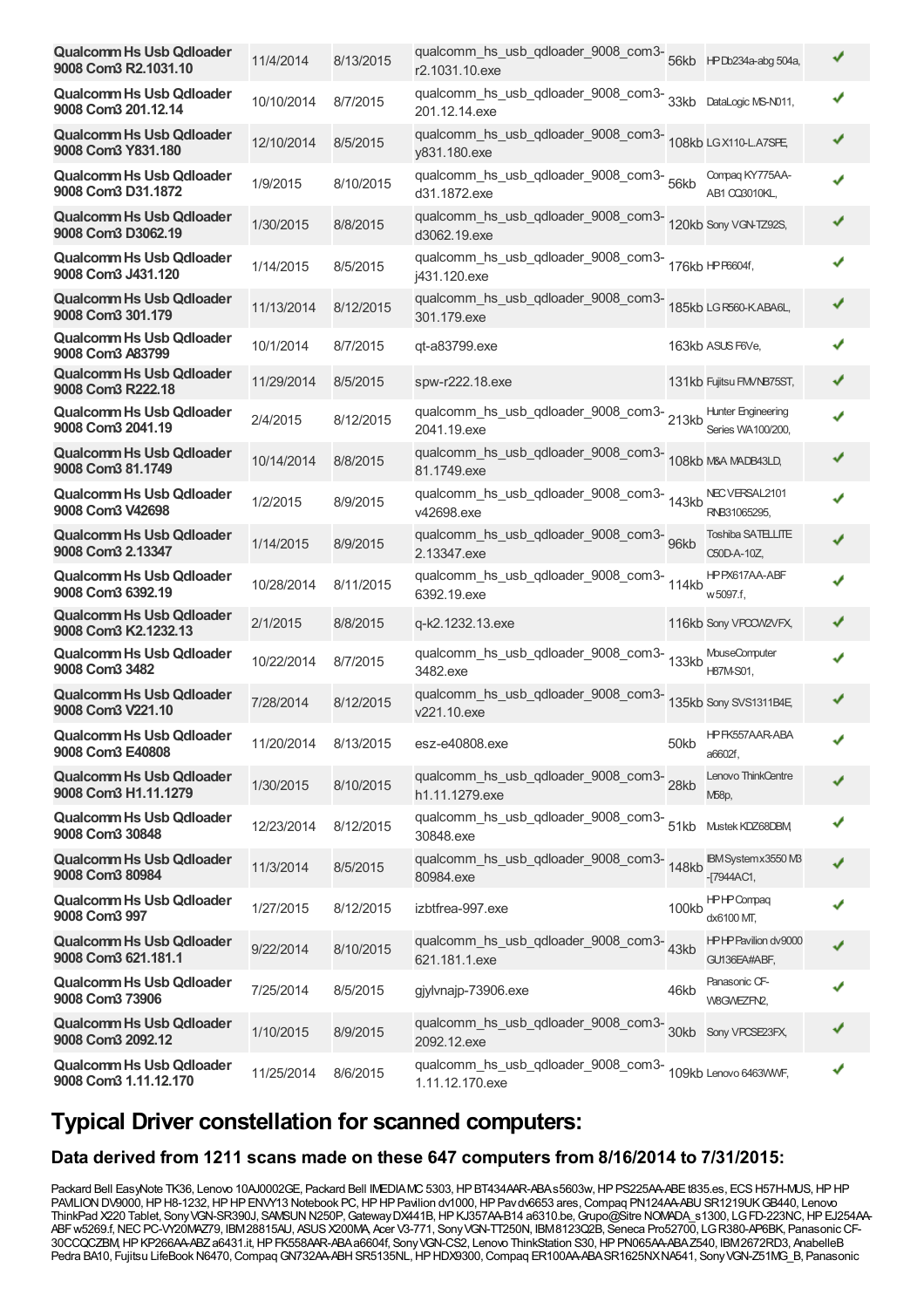CF-19FJGAXNE, HP PS235AA-ABF m1280.f, HP HP Pavilion dv9600 Notebook PC, HP P7-1102, MSI MSI Notebook EX630, HP FR546AA-ABE a6653es, ECS M916, Dell Precision WorkStation 420 MT, HP HP Pavilion dv9000 NoteBook PC, IBM921035M, HP HP Pavilion dv9870 Notebook PC, NEC PC-VX500BD, LG S1-MOM1E2, ASUS Z9PE-D16 Series, Gateway M-152S, NEC PC-VK21LLNT3GSC, Sony SVE15116FJB, IBMSystem x3630 M3 -[7377AC1, ASUS Z9PE-D16 Series, HP Compaq nx7010, NECPC-LL900BD, SonyVPCW12Z1T, Lenovo 2999A32, YASHI TPower X58, Packard Bell EASYNOTE\_MX52-B-070, IBM8184NUG, SonyVGN-SZ55B\_B,HPGU631AA-UUWa6225.sc, LGLS50-UG5F1, ASUSRS162-E4/RX4,Cybernet Manufacturing DeskBook, SonyVGN-A270, Sony9906733-3100574, ATTRILINEPROFI 61, Sony VPCF13RFX, Lenovo ThinkCentre A63,HPM8417c-ABAm8417c,HPHPCompaq DC5850,Clevo W240BL\_W250BZ\_W270BZQ, Supermicro X7QC3,NECPC-MJ30XRZJDU83, SonyVGN-NW250D,HPRZ438AA-UUWs3040.sc,HPG5383sc,HPHPd330 uT,HPED737AA-ABSt3160.se,HP23-d050xt, PanasonicCF-S9LWEJPS,HPPS233AA-ABFm1255.f, Packard Bell EASYNOTE\_MX61-B-026, IBM2374F14, IBM622142A, Packard Bell ISTART8401, Shuttle SB62V10, Panasonic CF-29NAQC9BM,HPRZ482AA-ABFm8090.f, Lenovo ThinkPad Edge 11, LGC400-G.BC25P1,Compaq P8657J-ABASR1000ZNA441,HPP6-2155a, SonyVGN-CR21S\_P,HPKA763AA-ABUs3360.uk, SonyVGN-CS16G\_R,HPGU622AA-ABEm9075.es,Compaq DQ119A-ABZS5400ITIT340, Fujitsu D2812-A1, Packard Bell EasyNote\_BG48-U-332CH, NEC PC-VT1000J6FD, HP Xy107et, HP KZ692AA-ABU m9373.UK, Compaq PJ536AA-ABA SR1265CL NA441, Fujitsu PRIMERGY TX100 S2, HP HP Compaq 6710s, Lenovo ThinkPad W500, HP HP MINI DM1-2010SO, Toshiba Dynabook TX/66GPKJ, HP KY660AA-ABJ p6170jp, Panasonic CF-30C4TAABM, Sony VGNFW590GJB, Compaq DQ193A-ABZ S5300IT IT340, Sony VGN-P92KS, HP P6635c, IBM ThinkPad T30, Toshiba Satellite C55-A5387, NEC PC-LS150LS1KSG, Lenovo 20AA000SUS, HP 610-1130uk, ASUS G70S, Sony VGC-RT150DY, IBM8172QGW, Toshiba Glacier10F, IBM8172KMG, HP Pavdv6653 ares, Toshiba Satellite C55-A5387, Toshiba Dynabook TV/64KWHYD, Samsung RV409/RV509/RV709, PanasonicCF-19FDGCFWG,GatewayH3512, Fujitsu FMVF77DDRC, IBM23739HG, M&AE10IS, Apple IMac8,1, HP GN634AV-ABA a6210, HP A0316001, Sony VGN-FZ180U, Viglen VIG615M, Toshiba PORTEGE A600, HP PS294AA-ABZt840.it, Dell OptiPlex330, Packard Bell IMEDIA8006, Lenovo 7373WG6, SonyVPCEA37FG, Acer Veriton S670, IBM8187RGH,Compaq RF785AA-ABUSR2029 NA100,HPDT172A-ABZt328.it, SonyVGN-SZ140P,NECPC-VY25AAZR7,HPHPE-367c,NECPC-LL700GD,HPHPCompaq nx6125, LGE500-G.ABBTZ,Compaq DD377A-ABX6680 FI110, ASUSRS162-E4/RX4, Positivo POS-EC945AL,HPHPCompaq n6120, Apple Macmini3,1, SonySVE15135CVB,HPCQ2800EEm, Fujitsu FMVNS1E3, Panasonic CF-W7BWHAJS, Packard Bell IMEDIAD7010 NL,NECNECVERSAONE, SonyVGN-AR91PS,GatewayT-1620,NTComputer ACCENTQ6600/501, Toshiba SP4320, SonySVE14A25CDB, NEC PC-VJ22ERNCHTLB, ASUS R051PX, Dell OptiPlexG1 350Mbr+, LG F1-2K39AB, HP 500-018es, Exper ACTIVEDEX144, LG S1-QP01HS, Epson Endeavor NT350, HP GL327AA-ABF a6115.f, Sony VPCF135FG, Medion P7618, Lenovo ThinkPad L530, ITSUM ADAX, Sony VGN-FW550F, HP Compaq CQ62, Compaq PG058AA-ABGSR1178AAN430, Lenovo IdeaPad S9e,CompaqGC662AA-ABASR5113WM, Supermicro X7DBP,Compaq FK583AA-A2L SR5633WM, Medion MS-7667, VIAVT8653-8233,HPCompaq nx9040, Lenovo 20B70034SG, IBM2672CBE,Compaq EC537AA-ABZSR1549ITIT530,HPKJ381AA-A2L m9260f, Lenovo 10245BG, SonyVGN-SR430J,HPVS243AA-ABDHPE-010de,HPPS139AA-ABXa710.fi, SonyVGN-TZ27LN\_B,NECPC-MY21AESED983, LGB55MS.ARB4B1K, Sony VGN-CS60B\_Q, MSI MS-6508, SonyVPCF13QFX,HPP6-2453es, Toshiba Dynabook TX/65DJ, ASUS1015T,HPFR378AA-ABH m9351.nl, Lenovo 2756AF8, Packard Bell Easynote sb86, BenQJoybook P51,NECPC-VY13MEFEU, PanasonicCF-19KHRC62B, Toshiba PORTEGEM750,HPKQ519AA-ABUIQ500.uk,HPPresario R3000, IBM819437U, HPHP Compaq nc8000, HP P8264A-ABF761, Sony VGN-FW26G\_B, HPHP Compaq nc6000, NEC RNF91180985, Lenovo 4236SUS, IBM 8215A64, Sony VPCEB1S8E, Compal HGL30C, INFINITY AIRIS, IBM ThinkCentre A51p, Toshiba Dynabook EX1/524CDE, Lenovo ThinkPad X60s, Lenovo ThinkCentre M81, Sony VGN-AW190Y, Intel SE7505VB2, Fujitsu LifeBook N6470, Acer Extensa 2900E, MSI MS-16GN, IBM1872W5A, Panasonic CF-19KDRC66M, HP HP dx2700 MT, Packard Bell EasyNote\_MX37-U-005, HPNC047AA-ABU s3714uk, HPRS898AA-B14 t3740.be, Sony VGN-BX760P, ARLT Computer Produkte Mr. Gamer 7-11 R2, IBM 622564G, Gateway H3512, Packard Bell IMEDIAJ4715 AIO, Toshiba NB300-10D, HP HP Compaq 6730s, Lenovo ThinkPad X220 Tablet, NEC PC-VY25AAZR7, Sony VGN-AR91PS,HPPN239AA-ABZm1180.it, Lenovo ThinkCentre M92p,HPDA322A-ABZ434, AnabelleBArgyle M410, EMachines Emachines D525, Packard Bell EasyNote LS85, ASUSF6Ve, Packard Bell IXtreme X9240, SonySVS13125CHB, Fujitsu FMVD70BNB7,HPPY142AA-AB3 w5180d,GatewayM250B, Acer TravelMate 5740G, PanasonicCF-SX3TETBR,Dimotion PCDBS44H, Medion E5218, Acer Aspire 3810TZG, Fujitsu FMVNXA90N,HPCompaq 615, Lenovo ThinkPad T430, Seneca U53131, IBMIBMSystem x3500 M4 Server -[7383E1G, IBMIBMSystem x3500 M4 Server -[7383AC1, Sony VPCW211AD, HP RZ438AA-UUW s3040.sc, Sony VPCCW1MFX, Apple Macmini1,1, Toshiba DynabookREGZAPCD712/V3HWS, Lenovo 7659WH9,NECPC-VY13MEFEU, PanasonicCF-19FJGAXNE,Compaq EG215AA-ABGSR1660ANAN540, SonyVGC-JS4EF\_S, IBM2374WDG, SAMSUN400B4A/400B5A/200B4A/200B5A,HPHP500 Notebook PC,HPGN634AV-ABAa6210, Lenovo ThinkCentre M58, Acer TM7520, SonyVGN-G21XP\_B,HPKB003AA-B14 m9180.be-a, IBM8215WBM, Toshiba Dynabook Satellite T42 240E/5W, Lenovo 20B7S07L00,HPPresario 2200, SonyVGC-RA52, IBMSystem x3630 M3 -[7377AC1,HPHPEliteBook 8560w, SonyPCG-GR5F\_BP, Fujitsu FMVLRA70, SonyPCV-RZ502P, Toshiba Glacier10F, IBM2525AP5, Toshiba SATELLITE L870-16L, Shuttle Shuttle System, MSI MSI Notebook EX630, Advent DT1404, NEC PC-MY30DEZCA, ASUSBP5275, IBM622142A,HPAZ205AAR-ABAp6300z,Compaq NY487AA-AB0 CQ2229TW, IBM8307D3U, Seneca Pro300475,HPPresario V6000, Fujitsu FMD707AY, HP HP dx2000 MT, Sony SVE11139CJB, HP M8417c-ABAm8417c, Gigabyte G33M-S2, Dell Precision R7610, HP HP dx2000 MT, WIPRO WSG37455V-0397, Lenovo 6457W8Q, Toshiba Satellite A300-1L0, HP H8-1445, IBMD945PLRN, Sony VGNFW463J/B, Lenovo ThinkPad Edge E220s, HP H9-1236ef, ASUS CS6110, NECPC-MT6005A, Toshiba Equium L100, Packard Bell IMEDIAJ9004,HPS5-1450k, IBMSystem x3200 M3 -[732842G,HPPavilion dv9500 PCNotebook, IBMSystem x3650 M3 -[7945AC1, Toshiba SATELLITEC850-1C4,HPHPPavilion dv5000,HPKN283AA-ABMs3445la,HPGN693AAR-ABAm9058, SonyVGN-NW20EF\_W, Supermicro C7Q67, Panasonic CF-52ELNFQAM, IBYTE Udp gn naxos-i1l, ASUS 1015T, LG R200-D.CPF1A9, Compaq ProLiant ML350 G3, Lenovo ThinkCentre M75e, HP HP Compaq 6730s, Apple Macmini3,1, Lenovo ThinkCentre E51, Compaq FJ403AA-AB9 SR5502PT, MSI MS-7327, Toshiba SATELLITE U50-A, Packard Bell ISTART D3180, HP GG685AA-ABF a6117.f, IBM ThinkPad T42, HP K574aa-ABA a1739, Sony SVD11219CJB, Compaq PS165AA-AB3 SR1307AL FD440, Prosys Prosys, Fujitsu FMMP8A7, LGB75PS.AS5MB1D, Compaq NC696AA-ABA SR5000, Lenovo 1024AMU, HPDY149A-ABU t540.uk, Sony VGN-NS11SR S, HPRS898AA-B14 t3740.be, IBM 26476AG, Acer Veriton 7700GX, Packard Bell IMEDIAI4580 FR, PanasonicCF-18KHHEBLL,NECPC-LS150FS1TB,CompaqGS367AA-AB4 SR5175CF, PanasonicCF-18DHB32GD,HPPavilion dv6000, LGR480-K.APC2BA3,Notebook MIM2280, SonyVGN-NS190J,HPHPEliteBook 8440p, IBM2668W9R, Lenovo 2429B56,Datateknik EXPER, MSI MB-7529, NEC PC-VG32WZMM, Panasonic CF-52RE301QW, NEC PC-GL22ES3GA, THEIS TH-P925/945G7MD-8KS2HV/1024/80/Profi-Towe, Panasonic CF-50MB2FDKM,GatewaySX2360, SonySVP1322R4RBI,Clevo W870CU, SonyVGN-NS305D, SonySVF14N15CLB, Lenovo ThinkStation D30,HPRX881AA-ABA m8000, HP P6635c, LG K1-337AB1, Gigabyte G41MT-D3V, Samsung NP-R510-FS04NL, HP Presario B1900, HP FR546AA-ABE a6653es, Toshiba SATELLITE C850-16W, Lenovo ThinkStation S30, Lenovo 57125694, SAMSUNNP-R510-FS04NL, SonyVGN-FW5ZRF\_H, MSIGP60 2PE, Lenovo ThinkCentre M72z,HPPX813AA-ABX a1000.fi, HP HP Pavilion dv5000, Gateway J2924, Compaq PG058AA-ABG SR1178A AN430, Sony VGN-FZ180U, LG R490-KR7WK, HP FT959AA-ABG a6720a, Packard Bell IMedia D9235, Acer NC-V5-531-10076G50MASS,HPKT362AA-ABU m9258.uk-a,NECRND51048395, Packard Bell IXTREMEI7202,HPP8264A-ABF761, Acer Extensa 5010,HPPS350AA-ABS1240.se,Dell Inspiron M5110, Toshiba Satellite S50-A0317, Lenovo 00P3799, Toshiba DynabookQosmio T750/T8BS, Fujitsu CELSIUSR610, Seneca Pro234499,NECPC-MY30AEZ77,HPRS898AA-B14 t3740.be, IBM8305VBG, SonyVGN-NS21X\_S, IBM1832BG1,HPFR378AA-ABH m9351.nl, Packard Bell IMEDIA2450, HP 27-1015ef, Everex Everex StepNote SR Series, Toshiba Dynabook REGZAPC D732/T7FW, Toshiba DynaBook V7, Transource RoadRunner NB-IH15G, Biostar Hi-Fi B85S3, Acer Extensa 5635G, HP PS318AA-ABYt870.dk, Seneca V63909, Sony VGC-LA3, HP NQ867AA-UUZ m9650ch, NEC Express5800/54We [N8000-246, Toshiba SATELLITEC855-11C,NECPC-VK22EAZHB, PanasonicCF-52JE202NW,NECEASYNOTEPB47S00286, TEKNOSERVICE TTL TEKNOPRO, Intel S3420GP,GatewayE3048,HPPavilion ze5700, SonyVGN-UX50, LGP210-G.AEW3C1, ASUSR052CE, SonyVGN-TZ32VN\_X, Biostar TP55, Gateway DX442S, MAXDATA PLATINUM 100 I M5, Sony VGN-NS31MT\_S, Sony VGN-TZ17TN\_N, HPVD042AA-ABF p6105f, Lenovo 3484 - DBG, Sony VGN-CS36MJ\_J, SonyVGN-FJ78SP\_W, IBM2722M3U, Toshiba Dynabook T350/56AB, Fujitsu AMILOLi 2727, SonyVGN-A215M, MSI MS-A95311,NECPC-LL750FS1SR, EMachines J4492, Fujitsu CELSIUSM730powe, SonySVF15N1B4E, Lenovo ThinkServer TS430, SonyVGC-JS94FS, Acer Aspire L3600, Extracomputer D2312-C2, IBM8141KGR, GatewayFX6800-05,HPPX581AA-ABEw5030.es,HPD7219A-ABA555Y, SonyVGN-SZ55B\_B,HP1618, IBM262842U, Toshiba Satellite X505, IBM2668WGY,HP DW167A-ABFa425.f, Packard Bell IMEDIAD5230 BE, Shuttle XP400, HP PS568AA-ABAA1019H, SAWSUN R710, ASUS BM5295, Sony VPCCW2KGX, HP PN176AA-ABN t770.no,HPDX2400, EMachines 3265IT, SonyVGN-Z90NS,GatewayM-7343U, MotherBoard ByZOTAC MotherBoard H61ITX-B-E,HPCQ1140JP, Lenovo ThinkPad 1.1980, N.B. Lewi, Edge 1980, NEC PC-LS450JS6W, IBM2374E80, Packard Bell EasyNote TM01, Fujitsu A6220, Lenovo SS09221149, HP HP Compaq nc6110, Epson Endeavor NT350, HP G5148it-m, Dell Inspiron 580, NEC PC-VY20MAZ79, Dell Precision WorkStation 420 MT, Standard J10IL105, Panasonic CF-30CASAXBM, Sony VGN-NS305D, Packard Bell ISTART B4005, Sony VGN-AW190Y, MCJ P67A-SD40, Lenovo 8933W91, NEC PC-VJ22ERNTHGLB, LG E200-A23BK, HP KX614AA-B1A a6502.g, SonySVE14112ENB,HPM7640n-ABAm7640, SonyPCV-HS80B, Acer AOA150p/BGW, BenQJoybook S42, Acer Veriton L670, KOBIANPI845GVM, Lenovo 209022U, Fujitsu FMVNX95SD, KONTRONB649, SonyVGN-A215M, Acer Aspire5740, SonySVS13A15GDB, MIKROLOGPower P45-CO, Fujitsu FMVCE35E5, IBMIBM System x3400 M2 Server -[7837K9G, Sony PCG-K215S, Sony VGN-P50\_G, Anhoch Goliath XD605, LGRD560-C.ADB1F4, Generic Generic, Dell XPS A2020, Lenovo ThinkCentre A63, Lenovo ThinkCentre A60, Lenovo 20AUA02MMB,GIADAGIADA, IBM8187SYU,HPRR496AA-ABUs7710.uk, SonyVPCL21M9E,HPGG700AA-UUW s3140.sc, Lenovo 3000 J200p Desktop, Sony VPCCA1AFJ, Intel MGW965JB, HP VD019AA-UUW p6110sc, Fujitsu FMVS565ABC, HPGJ474AA-ABAs3100, HPHP Compaq dx6120 MT, Acer TM6595, SonyVGN-NW250D, SonyVGN-SZ38GP, SonySVE14A25CDB, ViglenGENIED850EMV2, IBM1860WR7,NECPC-LL550MG1J, Pinnacle C5108, HP T3735tr-AB8 RR879AA, HP VS312AA-UUG HPE-025be, HP 700-015eg, Dell Studio 1457, Toshiba Dynabook Qosmio F20/590LS, Packard Bell IMedia 8002 EU, Lenovo ThinkPad X230 Tablet, NEC Express5800/TM700, Fujitsu MS-6318, Fujitsu CELSIUS W380, Sony VGC-JS92JS, Lenovo ThinkPad Edge E330, HPP8315A-ABZ451, Supermicro X9DRL-7F,HPAY020AA-ABL p6320f,Compaq Workstatio,HPPW706AA-ABMW5010LA, Toshiba SATELLITEC55-A-1FN, IBM 8183GNG, SonyVGN-AW120D,HPED716AA-ABFw5149, SonyVGN-A215M, SonyVGN-P92KS,HPP6620jp,GatewayM250B, Fujitsu FMVD707AY,GatewayGT4228m, Toshiba Dynabook T552/36FBK, Acer Acer 8935G,NECPC-LL700BS6R, ICP/ IEi KINO-945GSE,HPNR043AA-ACPp6035at, Supermicro P8SCT,NEC MS-7168, Lenovo ThinkPad SL300, Panasonic CF-SX2KEMDP, WIPRO WSG59355W7S-0014, IBMEserver xSeries 335 -[8676LSX, Toshiba Dynabook T351/57CRD, Intel DZ77SL,HPGS275AA-ABUIQ772.uk, SonyVGN-A230P, LGR560-U.ARC2BT, Lenovo 2876AR1, SonyVGC-LA83DB,HPGPG62-A20SYNB, SonyVGN-A197VP, Lenovo ThinkPad Twist S230u, SonySVE14123CBP, Toshiba DynabookQosmio D710/T5BB, SonyVPCEB3S1E,HPEP127AA-ABDa123l, Fujitsu FMVS90MB,HPDT180A-ABF t490.f, NEC PC-MA30YMZEB, Lenovo 7484WWY, Packard Bell EASYNOTE\_MX52-B-551NC,